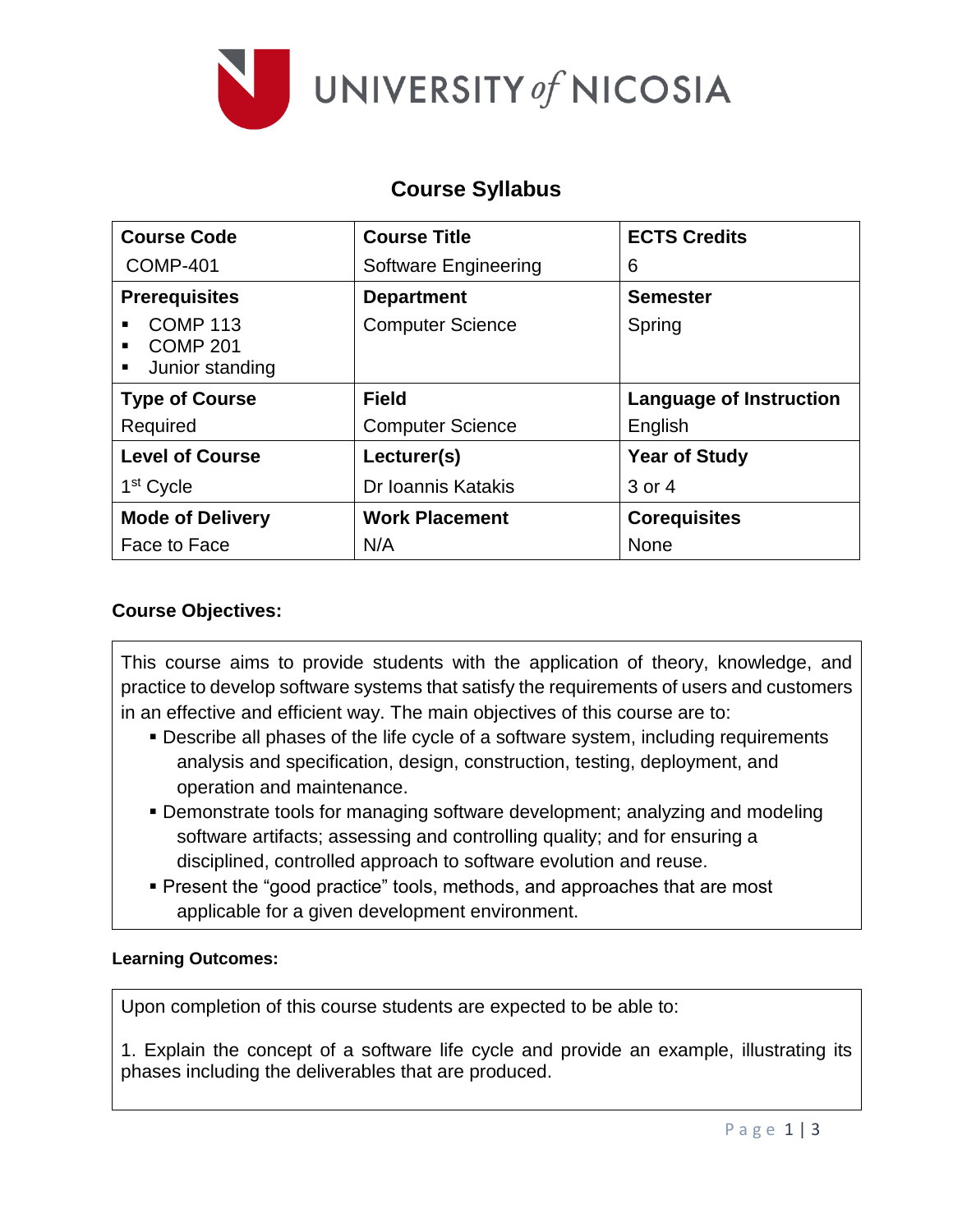

2. Select, with justification the software development models and process elements most appropriate for the development and maintenance of a diverse range of software products.

3. Explain the role of process maturity models. Develop a medium-size software product using a software requirement specification, an accepted program design methodology (e.g., structured or object-oriented), and appropriate design notation.

4. Design appropriate UML diagrams for a medium-sized software system.

5. Discuss the properties of good software design including the nature and the role of associated documentation.

6. Evaluate the quality of multiple software designs based on key design principles and concepts.

7. Distinguish between program validation and verification.

8. Describe the role that tools can play in the validation of software.

9. Distinguish between the different types and levels of testing (unit, integration, systems, and acceptance) for medium-size software products and related materials.

10. Create, evaluate, and implement a test plan for a medium-size code segment.

#### **Course Content:**

- **Software Engineering Basic Concepts**
- **Project Management**
- Project Metrics
- **Project Planning**
- Risk Analysis and Management
- **Project Scheduling and Tracking**
- **Software Analysis**
- Software Design
- **Software Testing Techniques and Strategies**